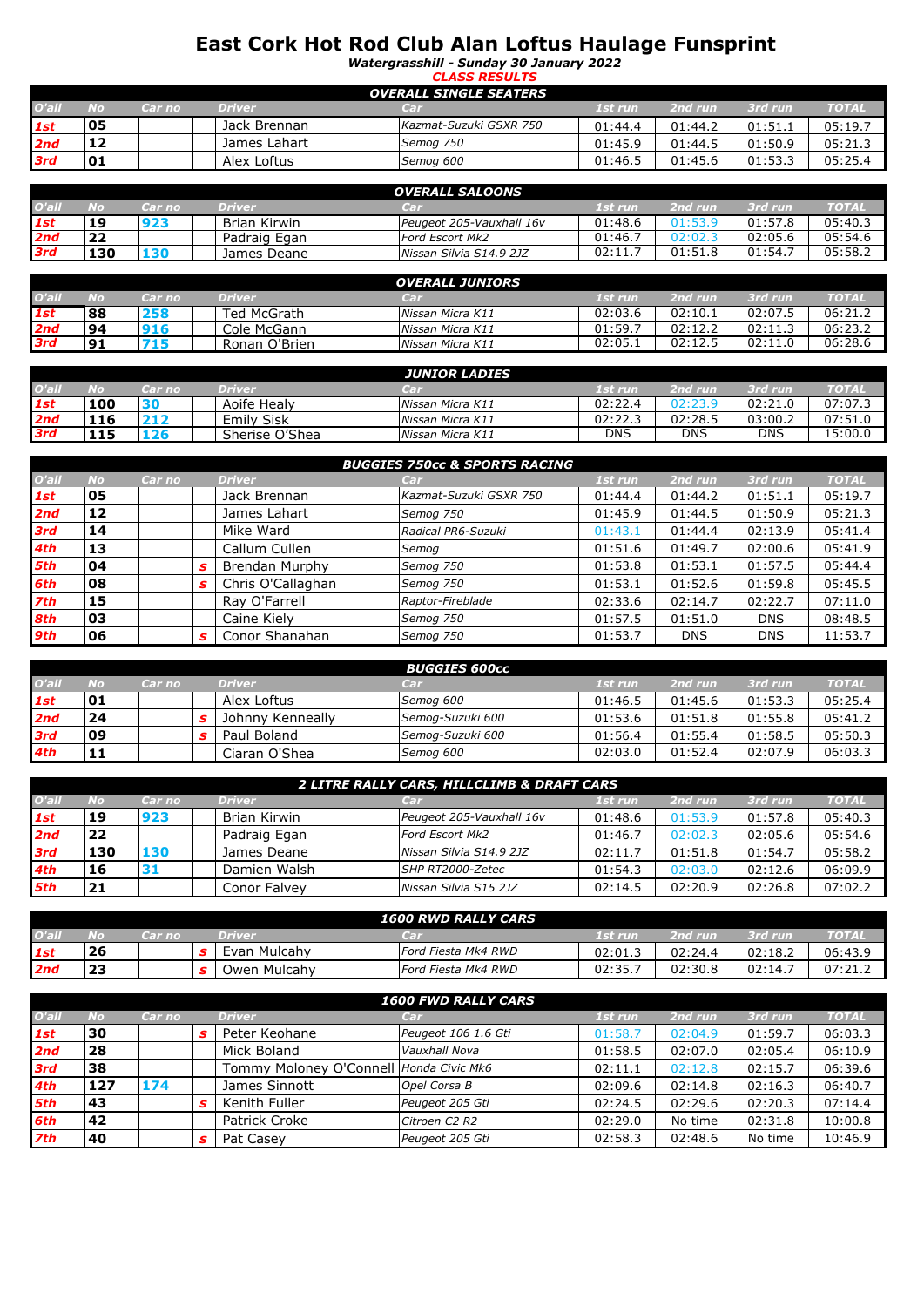## **East Cork Hot Rod Club Alan Loftus Haulage Funsprint**

*Watergrasshill - Sunday 30 January 2022 CLASS RESULTS*

| <b>1400 FWD RALLY CARS</b> |           |        |  |                      |                        |         |         |         |              |  |  |
|----------------------------|-----------|--------|--|----------------------|------------------------|---------|---------|---------|--------------|--|--|
| $O'$ all                   | <b>No</b> | Car no |  | <b>Driver</b>        | Car                    | 1st run | 2nd run | 3rd run | <b>TOTAL</b> |  |  |
| 1st                        | 37        |        |  | Damien Bennett       | Peugeot 106 1.6 Gti    | 02:03.4 | 02:04.6 | 02:01.3 | 06:09.3      |  |  |
| 2nd                        | 34        |        |  | Aidan Jackson        | Vauxhall Nova          | 02:07.3 | 02:04.8 | 02:04.3 | 06:16.4      |  |  |
| <b>3rd</b>                 | 27        |        |  | Pa O'Mahony          | Honda Civic Mk6        | 02:13.4 | 02:07.7 | 02:06.6 | 06:27.7      |  |  |
| 4th                        | 126       |        |  | Joey Lyons           | <b>Ford Fiesta Mk5</b> | 02:38.5 | 02:11.1 | 02:16.2 | 07:05.8      |  |  |
| 5th                        | 123       |        |  | <b>Ricky Mullane</b> | Vauxhall Nova          | 02:26.9 | 02:28.0 | 02:30.6 | 07:25.5      |  |  |
| 6th                        | 32        |        |  | Evan Crowley         | Vauxhall Nova          | 02:09.8 | 02:42.6 | 02:35.3 | 07:27.7      |  |  |
| <b>7th</b>                 | 20        |        |  | Henry Jennings       | Vauxhall Nova          | No time | 02:36.8 | 02:18.6 | 09:55.4      |  |  |

|       |    |        |                      | <b>2 LITRE HOT RODS</b> |         |            |            |              |
|-------|----|--------|----------------------|-------------------------|---------|------------|------------|--------------|
| O'all | No | Car no | <b>Driven</b>        | CET.                    | 1st run | 2nd run    | 3rd run    | <b>TOTAL</b> |
| 1st   | 44 | 982    | <b>Tom McSweenev</b> | Tigra-Opel 16v          | 01:54.  | 02:03.5    | 72:06.1    | 06:04.0      |
| 2na   | 46 | 170    | Luke O'Donovan       | Corsa-Zetec             | 02:19.  | <b>DNS</b> | <b>DNS</b> | 12:19.       |

|       |    |        |   |                   | <b>1600 RWD HOT RODS</b> |         |         |         |              |
|-------|----|--------|---|-------------------|--------------------------|---------|---------|---------|--------------|
| O'all | No | Car no |   | Driver            | Carl                     | 1st run | 2nd run | 3rd run | <b>TOTAL</b> |
| 1st   | 47 | 261    |   | Paul O'Sullivan   | 206-Opel                 | 01:54.6 | 02:07.8 | 02:03.6 | 06:06.0      |
| 2nd   | 52 | 261    |   | Ian Riordan       | 206-Opel                 | 02:05.2 | 02:03.3 | 02:06.3 | 06:14.8      |
| 3rd   | 48 | 14     |   | Jim Scannell      | 206-Opel                 | 02:03.8 | 02:06.5 | 02:08.4 | 06:18.7      |
| 4th   | 49 | 261    | s | Johnny Milworth   | 206-Opel                 | 01:41.6 | 02:31.5 | 02:12.4 | 06:25.5      |
| 5th   | 50 | 105    |   | Seamus Anderson   | Starlet 60               | 01:59.6 | 02:16.2 | 02:15.3 | 06:31.1      |
| 6th   | 51 | 261    | s | Austin Fitzgerald | 206-Opel                 | 01:58.7 | No time | 02:08.2 | 09:06.9      |

| <b>1600 FWD HOT RODS</b> |    |             |               |                      |         |         |         |              |
|--------------------------|----|-------------|---------------|----------------------|---------|---------|---------|--------------|
| O'all                    | Mо | Car no      | <b>Driver</b> | ाना                  | 1st run | 2nd run | 3rd run | <b>TOTAL</b> |
| 1st                      | 53 | 126         | Shane O'Shea  | Yovota Yaris         | 02:10.2 | 02:04.6 | 02:00.7 | 06:15.5      |
| 2nd                      | 54 | <b>CK58</b> | Mark Buckley  | Nissan Micra K10 1.0 | 02:19.3 | 02:16.  | 02:07.6 | 06:43.0      |

|             |           |        |    |                | <b>1300 HOT RODS</b> |         |            |            |              |
|-------------|-----------|--------|----|----------------|----------------------|---------|------------|------------|--------------|
| O'all       | <b>No</b> | Car no |    | <b>Driver</b>  | Car                  | 1st run | 2nd run    | 3rd run    | <b>TOTAL</b> |
| 1st         | 58        | 316    | s. | Aaron Browne   | Starlet 80           | 02:03.0 | 02:05.6    | 02:02.1    | 06:10.7      |
| 2nd         | 57        | 13     | s  | Stephen Healy  | Starlet 80-Fiat      | 02:07.2 | 02:09.9    | 02:04.3    | 06:21.4      |
| 3rd         | 59        | 35     | s. | Jason Ryan     | Micra K11            | 02:15.0 | 02:04.0    | 02:04.4    | 06:23.4      |
| 4th         | 63        | 316    | s  | Derry Long     | Starlet 80           | 02:14.0 | 02:05.6    | 02:04.3    | 06:23.9      |
| 5th         | 64        | 316    | s. | Kyle Browne    | Starlet 80           | 02:11.2 | 02:09.2    | 02:07.3    | 06:27.7      |
| 6th         | 89        | 973    |    | Toby McGuire   | Nissan Micra K11     | 02:16.6 | 02:15.9    | 02:09.3    | 06:41.8      |
| 7th         | 67        | 205    |    | Jimmy Boland   | <b>Fiat Seicento</b> | 02:39.5 | 02:16.5    | 02:28.3    | 07:24.3      |
| 8th         | 66        | 13     | s. | Conor Harty    | Starlet 80-Fiat      | 02:24.2 | 02:50.2    | 02:11.2    | 07:25.6      |
| 9th         | 61        | 398    |    | Jamie Scannell | Starlet 80           | 02:39.2 | 02:44.7    | 02:36.2    | 08:00.1      |
| <b>10th</b> | 56        | 207    |    | Mick Boland    | Starlet 70           | 02:02.5 | <b>DNF</b> | 02:06.7    | 09:09.2      |
| <b>11th</b> | 62        | 30     | s. | Kevin Healy    | Starlet 80-Fiat      | No time | 02:05.1    | 02:09.7    | 04:14.8      |
| <b>12th</b> | 65        | 35     | s. | Ross Ryan      | Micra K11            | 02:10.4 | No time    | 02:06.6    | 09:17.0      |
| <b>13th</b> | 60        | 317    |    | Alan Darcy     | Starlet 70-Suzuki    | 02:10.5 | 02:06.9    | <b>DNS</b> | 09:17.4      |
| <b>14th</b> | 69        | 30     | s  | Darragh Healy  | Starlet 80-Fiat      | No time | 02:19.0    | 02:24.9    | 09:43.9      |

|       |           |        |    |                    | <b>1 LITRE HOT RODS</b> |         |            |            |              |
|-------|-----------|--------|----|--------------------|-------------------------|---------|------------|------------|--------------|
| O'all | <b>No</b> | Car no |    | <b>Driver</b>      | Car                     | 1st run | 2nd run    | 3rd run    | <b>TOTAL</b> |
| 1st   | 121       | 105    | s  | Richie Power       | Nissan Micra K11        | 02:08.5 | 02:11.0    | 02:10.4    | 06:29.9      |
| 2nd   | 76        | 916    |    | Kevin McGann       | Nissan Micra K11        | 02:15.7 | 02:05.9    | 02:09.7    | 06:31.3      |
| 3rd   | 119       | 161    | s  | William Walsh      | Nissan Micra K11        | 02:12.0 | 02:20.1    | 02:11.3    | 06:43.4      |
| 4th   | 77        | 98     | s  | Killian Cotter     | Nissan Micra K11        | 02:13.2 | 02:16.8    | 02:15.6    | 06:45.6      |
| 5th   | 70        | 160    |    | Darragh Walsh      | Nissan Micra K11        | 02:28.4 | 02:10.1    | 02:08.2    | 06:46.7      |
| 6th   | 73        | 15     | s  | Maurice McElligott | Nissan Micra K11        | 02:16.7 | 02:15.9    | 02:14.8    | 06:47.4      |
| 7th   | 71        | 52     |    | Joey Dilworth      | Nissan Micra K11        | 02:15.1 | 02:18.2    | 02:16.2    | 06:49.5      |
| 8th   | 72        | 8      |    | Nicky O'Leary      | Nissan Micra K10        | 02:16.3 | 02:22.1    | 02:21.3    | 06:59.7      |
| 9th   | 74        | 98     | s  | TJ Cotter          | Nissan Micra K11        | 02:20.5 | 02:20.6    | 02:19.1    | 07:00.2      |
| 10th  | 75        | 105    | s. | Killian Swyane     | Nissan Micra K11        | 02:08.4 | <b>DNF</b> | 02:12.7    | 09:21.1      |
| 11th  | 122       | 416    |    | Shane Hickey       | Nissan Micra K11        | 02:10.1 | <b>DNS</b> | <b>DNS</b> | 12:10.1      |
| 12th  | 18        | 161    | s  | Cian Walsh         | Nissan Micra K11        | 02:20.4 | <b>DNS</b> | <b>DNS</b> | 12:20.4      |